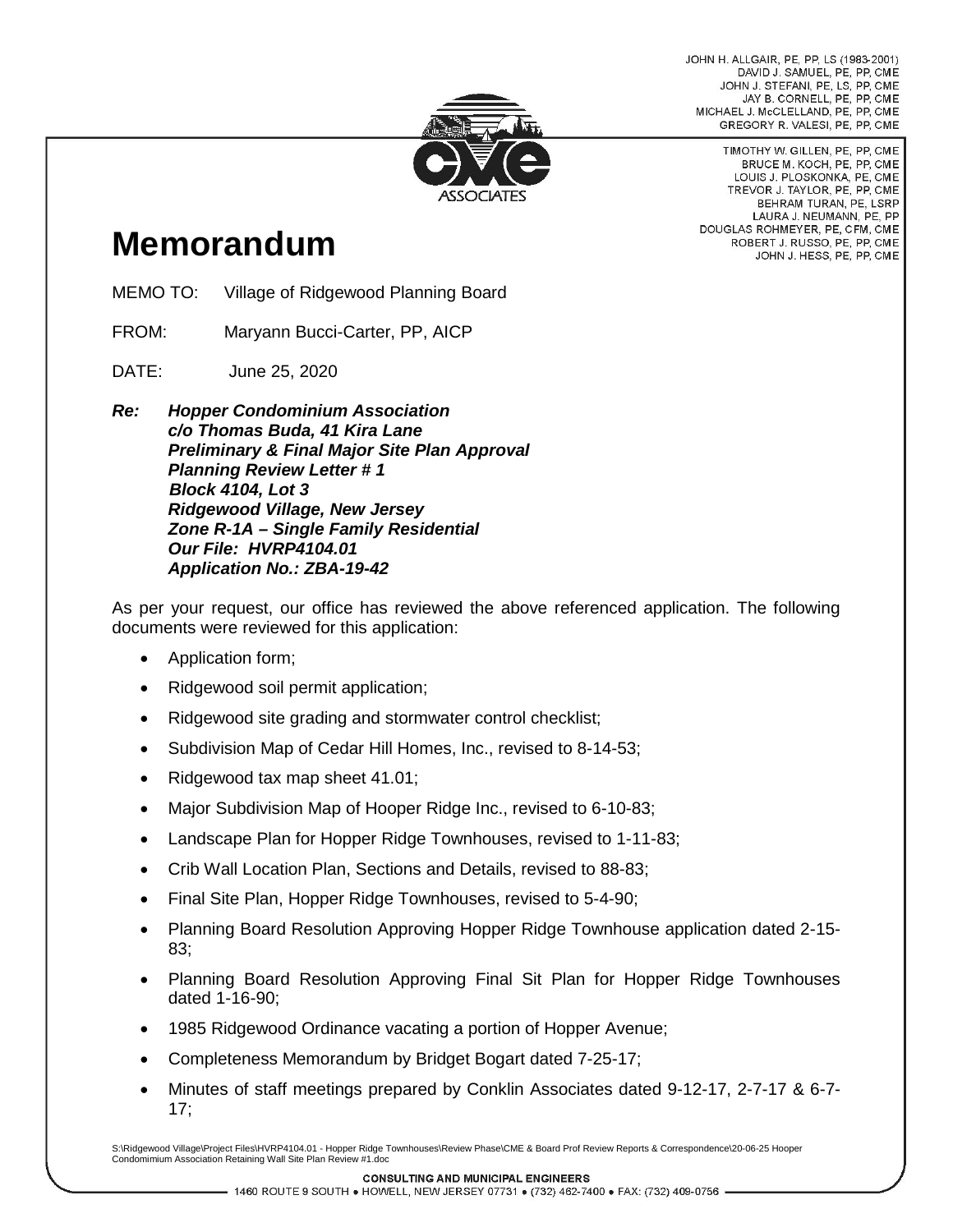

Village of Ridgewood Planning Board of Allen Communication Communication Communication Communication Communication Communication Communication Communication Communication Communication Communication Communication Communica Adjustment Re: Hopper Condominium Association **Our File No.: HVRP4104.01** Retaining Wall Site Plan Review **Page 2** and the state of the state Page 2

- Geotechnical Engineering Report by Johnson Soils dated 1-8-20;
- BCSCD application and cover letter dated 5-21-20;
- BCPB Site Plan waiver request dated 5-21-20;
- Design Standards for the retaining wall replacement; and,
- Retaining Wall Replacement Plan by Conklin Associates revised to 2-28-20 consisting of 8 sheets.
- Outbound Survey, Block 4104, Lot 3.01, dated 2-16-20;

## **1. Summary of Application**

The applicant, Hopper Condominium Association Inc.is seeking preliminary and final major site plan approval to construct a split faced textured geogrid reinforced Keystone Compact segmental modular concrete block wall in front of three existing crib walls that are at the end of their useful life. The existing crib walls will remain and be supplemented by the new wall in front of the existing walls. As part of the project the existing retention ponds will be modified and restored.

### **2. Variances Required**

**§190-124 F(3)(c(3):** A maximum wall height of 12' is permitted, approximately 13' proposed.

**§190-120H:** This section of the code regulates development within riparian zones. A variance is required as this type of development is not permitted in the riparian zones.

### **3. Variance Types**

"c" variances are being requested for this application. The proposed variances would fall into the category of a "c"(2) Bulk Variance. Applicant should provide testimony as to:

- i. Positive Criteria
	- a. Purpose of Municipal Land Use Law will be promoted by the proposed deviation; and
	- b. The benefits of the deviation substantially outweigh the detriments.
- ii. Negative Criteria
	- a. The proposed deviation will not result in a substantial detriment to the public welfare; and
	- b. The proposed deviation will not substantially impair the intent and purpose of the master plan and the zoning ordinance